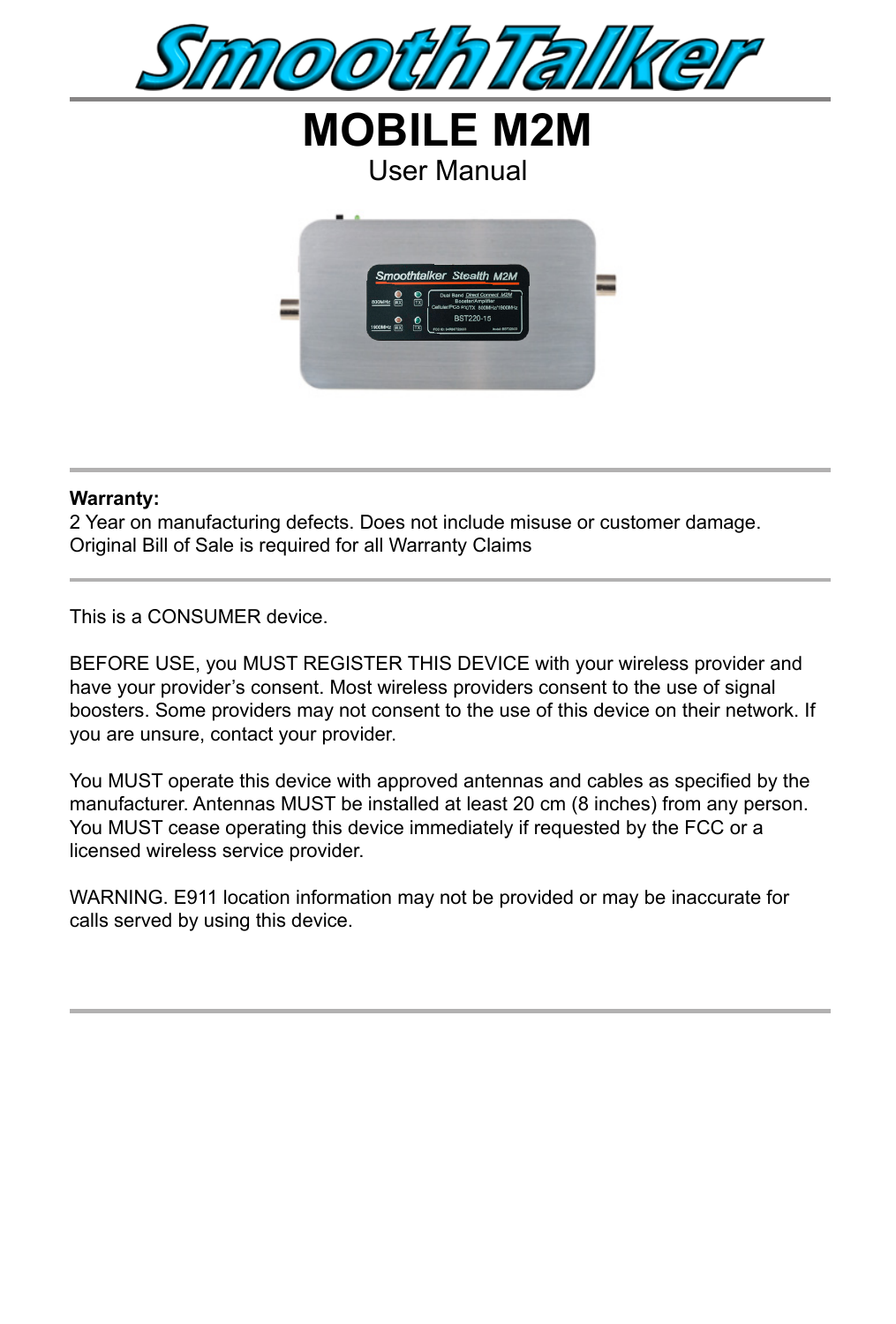## **CONTENTS**

All parts shown may or may not be included depending on the product part number purchased



To comply with FCC rules, this booster must only be operated with cables, antennas and coupling devices that have been approved for use with this equipment

For specifications of any of the Smoothalker FCC approved part numbers listed below visit smoothtalker.com

| <b>APPROVED EQUIPMENT LIST</b>                                                                                               |                                                                                                                                                             |                                                                                                                                  |  |
|------------------------------------------------------------------------------------------------------------------------------|-------------------------------------------------------------------------------------------------------------------------------------------------------------|----------------------------------------------------------------------------------------------------------------------------------|--|
| <b>Directional Antennas</b>                                                                                                  | <b>Thru-hole Antennas</b>                                                                                                                                   |                                                                                                                                  |  |
| SEMD1 series<br>SEMDA2 series<br><b>Extension Cables</b>                                                                     | <b>SEM2TH</b> series<br><b>SEM14TH</b> series<br><b>SEM2THL</b> series<br><b>SEM14THL</b> series                                                            | <b>SEM11TH</b> series<br><b>SEM26TH</b> series<br><b>SEM11THL</b> series<br><b>SEM26THL</b> series                               |  |
| ACX100<br>ACX900<br>SEMRCBXmaXfe10<br>SEMRCBXmaXfe20<br>SEMRCBXmaXfe30<br>SEMRCBXmaXfe40<br>SEMRCBXmaXfe50<br>SEMRCBXmaXfe60 | <b>Magnetic base Antennas</b><br>SEMiniX1<br><b>SEM11M</b> series<br><b>SEM2LGM</b> series<br>SEM14LGM series<br><b>SEM2LGML</b> series<br>SEM14LGML series | <b>SEM2M</b> series<br>SEM14M series<br><b>SEM11LGM</b> series<br>SEM26LGM series<br><b>SEM11LGML</b> series<br>SEM26LGML series |  |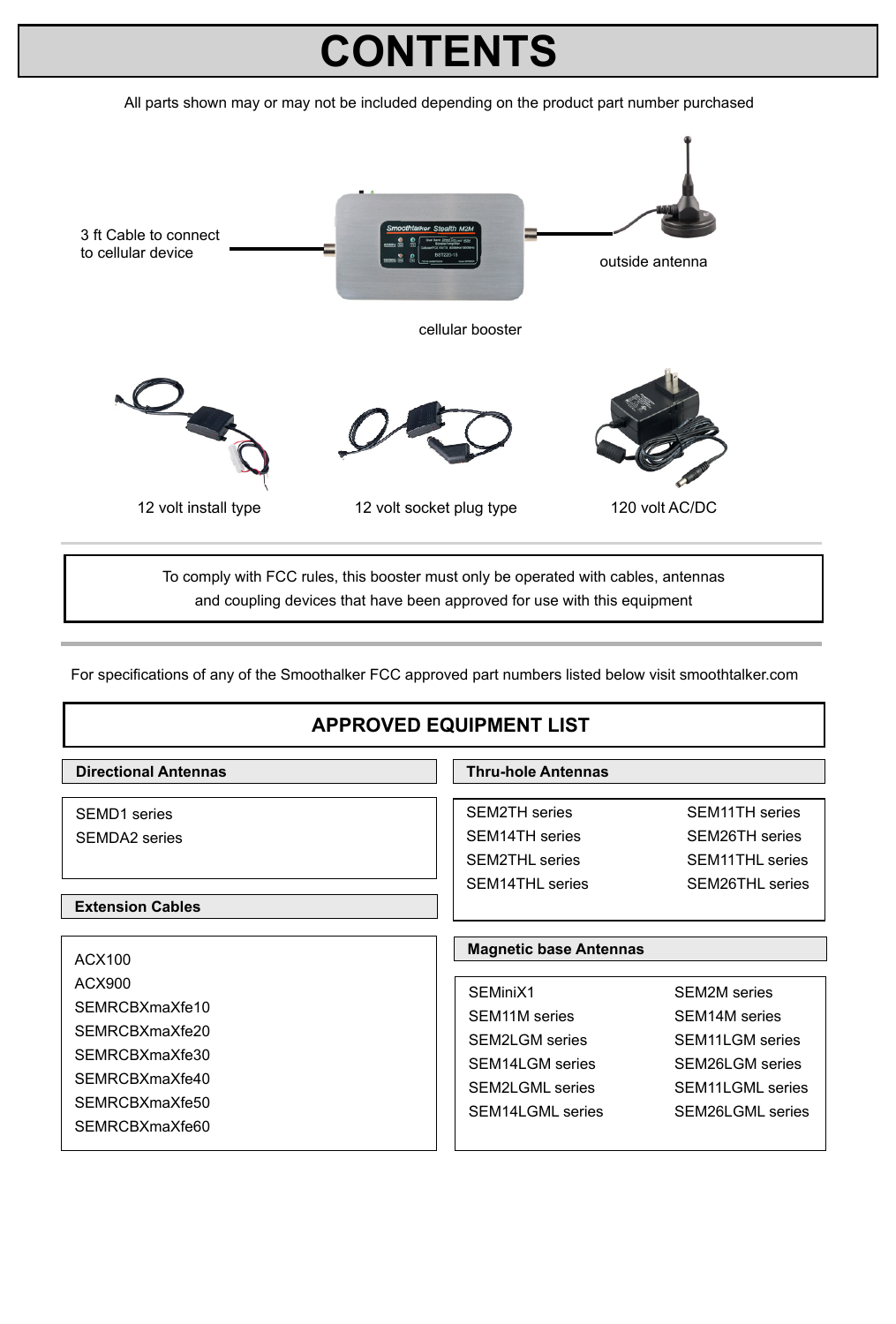### **1) Installation & Assembly:**

Connect the cellular devise, the outside antenna and power supply to the booster. Please make sure to connect each item to the correct ports as indicated on the booster.

#### **2) Placement**

Connect the booster as shown in Fig. 1 and Fig. 2

#### **Important:**

Use only the power supply included with the booster. Connecting any other power supply at any time will result in damage to the booster and will void the warranty.

#### **Do not turn on the power switch until ALL cables have been screwed or plugged into the booster or you can cause damage to the booster.**



Fig. 1 Fig. 2

## **SPECIFICATIONS**

| <b>Operational Bands</b>        | 800MHz Cellular              | 1900MHz PCS |
|---------------------------------|------------------------------|-------------|
| Maximum Radiated Power (EIRP)   | 29.9 dBm                     | 29.9 dBm    |
| Maximum Rated Power (conducted) | 29 dBm                       | $28$ dBm    |
| Gain                            | 15 dB                        |             |
| Impedance (input/ouput)         | 50 Ohms                      |             |
| Power Supply                    | 12 Volt DC or 120 Volt AC/DC |             |
| <b>Operating Temperature</b>    | $-32C$ to $+85C$             |             |
| Antenna Connectors              | <b>MCT</b> Male              |             |
| Dimensions                      | 6.25x3.5x1.125 inches        |             |
| Weight                          | $1.0$ Lb                     |             |
|                                 |                              |             |